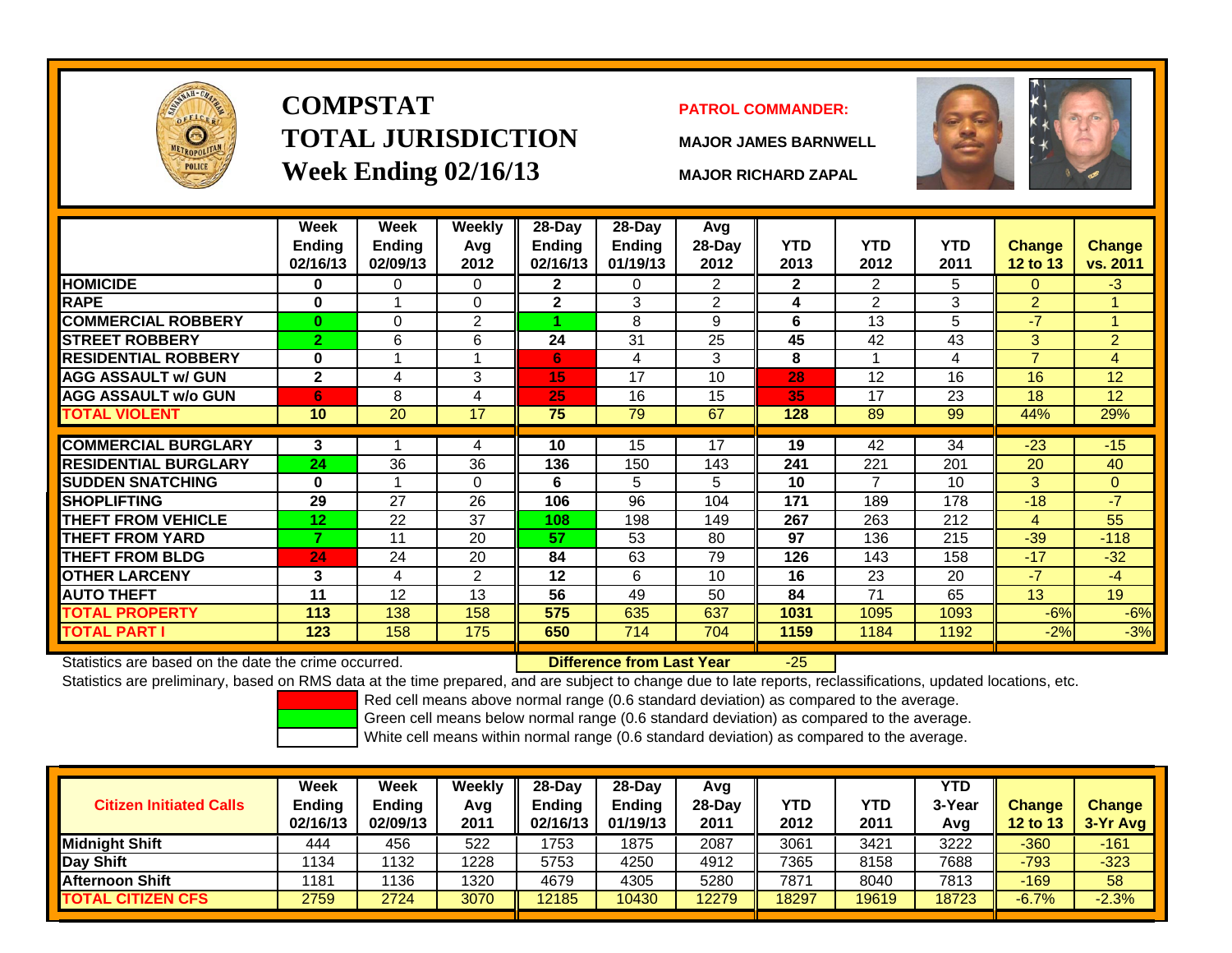

**COMPSTATWEST CHATHAM PRECINCTWeek Ending 02/16/13**

**PRECINCT COMMANDER:**

**CAPT. PHILIP REILLEY**



|                             | Week                 | Week           | Weekly         | 28-Day          | $28-Day$       | <b>Avg</b>      |             |                |            |                |                |
|-----------------------------|----------------------|----------------|----------------|-----------------|----------------|-----------------|-------------|----------------|------------|----------------|----------------|
|                             | <b>Ending</b>        | <b>Ending</b>  | Avg            | Ending          | <b>Ending</b>  | 28-Day          | <b>YTD</b>  | <b>YTD</b>     | <b>YTD</b> | <b>Change</b>  | <b>Change</b>  |
|                             | 02/16/13             | 02/09/13       | 2012           | 02/16/13        | 01/19/13       | 2012            | 2013        | 2012           | 2011       | 12 to 13       | vs. 2011       |
| <b>HOMICIDE</b>             | $\bf{0}$             | 0              | 0              | 0               | 0              | 0               | 0           | $\Omega$       | $\Omega$   | $\Omega$       | $\overline{0}$ |
| <b>RAPE</b>                 | $\bf{0}$             | $\Omega$       | $\Omega$       | 0               |                |                 | $\mathbf 0$ | $\Omega$       | $\Omega$   | $\Omega$       | $\Omega$       |
| <b>COMMERCIAL ROBBERY</b>   | $\mathbf{0}$         | $\Omega$       | 0              |                 |                | 2               | 1           | 2              | $\Omega$   | $-1$           | $\mathbf{1}$   |
| <b>STREET ROBBERY</b>       | $\bf{0}$             | 0              |                | 4               | 6              | 3               | 10          | 6              | 3          | 4              | $\overline{7}$ |
| <b>RESIDENTIAL ROBBERY</b>  | $\bf{0}$             | $\Omega$       | 0              |                 | $\Omega$       | $\Omega$        | 1           | $\Omega$       |            | 4              | $\overline{0}$ |
| <b>AGG ASSAULT w/ GUN</b>   |                      |                | $\Omega$       | 3               | 2              |                 | 4           |                | 5          | 3              | $-1$           |
| <b>AGG ASSAULT w/o GUN</b>  | $\bf{0}$             |                | 1              |                 | 2              | 2               | 1           | 3              | 9          | $-2$           | $-8$           |
| <b>TOTAL VIOLENT</b>        | 1                    | $\overline{2}$ | $\overline{2}$ | 10 <sup>1</sup> | 12             | 9               | 17          | 12             | 18         | 42%            | $-6%$          |
| <b>COMMERCIAL BURGLARY</b>  |                      |                |                |                 |                |                 |             |                |            |                |                |
|                             |                      | 0              |                | $\mathbf{2}$    | 5              | 3               | 4           | $\overline{2}$ | 4          | $\overline{2}$ | $\Omega$       |
| <b>RESIDENTIAL BURGLARY</b> | 4                    | 6              | 6              | 28              | 24             | 23              | 48          | 36             | 30         | 12             | 18             |
| <b>SUDDEN SNATCHING</b>     | $\bf{0}$             | $\Omega$       | 0              | 0               | $\Omega$       |                 | $\mathbf 0$ | $\Omega$       |            | $\Omega$       | $-1$           |
| <b>SHOPLIFTING</b>          | 3                    | 3              | 2              | 9               | 11             | 10 <sup>1</sup> | 21          | 19             | 13         | $\overline{2}$ | 8              |
| <b>THEFT FROM VEHICLE</b>   | $\overline{2}$       | 3              | 5              | 12              | 33             | 22              | 38          | 34             | 42         | 4              | $-4$           |
| <b>THEFT FROM YARD</b>      |                      | $\overline{2}$ | 3              | 10              | $\overline{7}$ | 13              | 14          | 17             | 26         | $-3$           | $-12$          |
| <b>THEFT FROM BLDG</b>      | 3                    | 3              | 3              | 11              | 12             | 12              | 17          | 21             | 23         | $-4$           | $-6$           |
| <b>OTHER LARCENY</b>        | $\bf{0}$             | $\Omega$       | 0              | $\bf{0}$        | 0              | $\overline{2}$  | $\bf{0}$    | 5              | 4          | $-5$           | $-4$           |
| <b>AUTO THEFT</b>           | $\blacktriangleleft$ | 0              | 2              | 3.              | 11             | $\overline{ }$  | 11          | 10             | 18         |                | $-7$           |
| <b>TOTAL PROPERTY</b>       | 15                   | 17             | 23             | 75              | 103            | 91              | 153         | 144            | 161        | 6%             | $-5%$          |
| <b>TOTAL PART I</b>         | 16                   | 19             | 25             | 85              | 115            | 101             | 170         | 156            | 179        | 9%             | $-5%$          |

Statistics are based on the date the crime occurred. **Difference from Last Year** 

Statistics are preliminary, based on RMS data at the time prepared, and are subject to change due to late reports, reclassifications, updated locations, etc.

Red cell means above normal range (0.6 standard deviation) as compared to the average.

14

Green cell means below normal range (0.6 standard deviation) as compared to the average.

| <b>Citizen Initiated Calls</b> | Week<br>Ending<br>02/16/13 | <b>Week</b><br><b>Ending</b><br>02/09/13 | Weekly<br>Avg<br>2011 | 28-Day<br>Ending<br>02/16/13 | 28-Dav<br><b>Ending</b><br>01/19/13 | Avg<br>$28-Dav$<br>2011 | YTD<br>2012 | YTD<br>2011 | <b>YTD</b><br>3-Year<br>Avg | <b>Change</b><br><b>12 to 13</b> | <b>Change</b><br>3-Yr Avg |
|--------------------------------|----------------------------|------------------------------------------|-----------------------|------------------------------|-------------------------------------|-------------------------|-------------|-------------|-----------------------------|----------------------------------|---------------------------|
| <b>Midnight Shift</b>          | 89                         | 83                                       | 100                   | 346                          | 349                                 | 401                     | 580         | 636         | 612                         | $-56$                            | $-32$                     |
| Day Shift                      | 225                        | 215                                      | 248                   | 2192                         | 855                                 | 993                     | 1473        | 1541        | 1516                        | $-68$                            | $-43$                     |
| <b>Afternoon Shift</b>         | 247                        | 267                                      | 271                   | 976                          | 705                                 | 1086                    | 1651        | 1619        | 1616                        | 32                               | 35                        |
| <b>TOTAL CITIZEN CFS</b>       | 561                        | 561                                      | 620                   | 3514                         | 1909                                | 2479                    | 3704        | 3796        | 3745                        | $-2.4%$                          | $-1.1%$                   |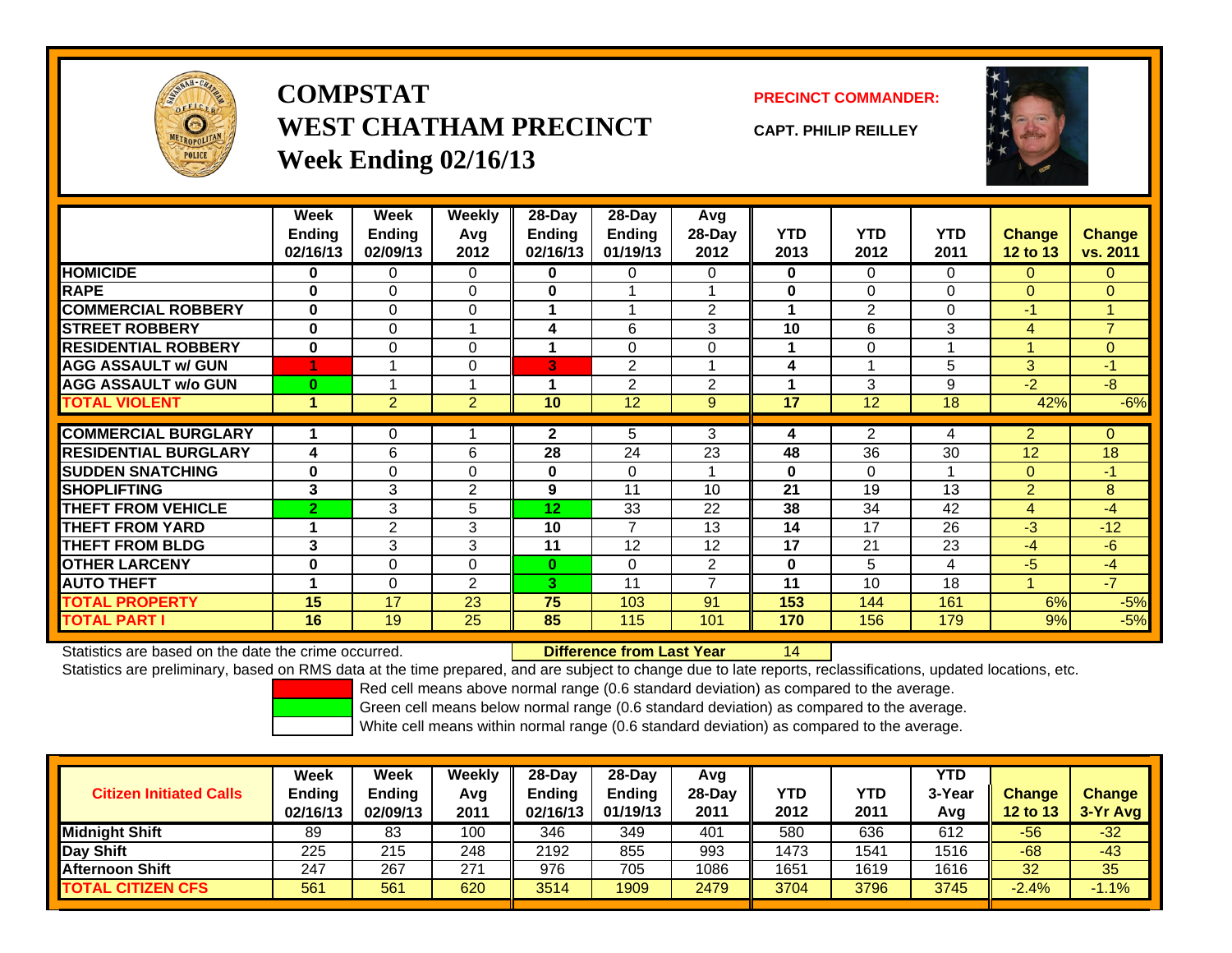

## **COMPSTATDOWNTOWN PRECINCTWeek Ending 02/16/13**

### **PRECINCT COMMANDER:**

**CAPT. MIKE WILKINS**



|                             | Week<br><b>Ending</b> | Week<br>Ending | Weekly<br>Avq  | $28-Day$<br>Ending | $28$ -Day<br><b>Ending</b> | Avg<br>$28-Day$ | <b>YTD</b>   | <b>YTD</b>     | <b>YTD</b>     | <b>Change</b>  | <b>Change</b>  |
|-----------------------------|-----------------------|----------------|----------------|--------------------|----------------------------|-----------------|--------------|----------------|----------------|----------------|----------------|
|                             | 02/16/13              | 02/09/13       | 2012           | 02/16/13           | 01/19/13                   | 2012            | 2013         | 2012           | 2011           | 12 to 13       | vs. 2011       |
| <b>HOMICIDE</b>             | 0                     | 0              | $\Omega$       | 0                  | 0                          |                 | 0            | 0              | $\overline{2}$ | $\mathbf{0}$   | $-2$           |
| <b>RAPE</b>                 | 0                     |                | $\mathbf 0$    |                    | 0                          | $\Omega$        |              | 0              | 0              |                |                |
| <b>COMMERCIAL ROBBERY</b>   | $\bf{0}$              | 0              | $\Omega$       | 0                  | 0                          |                 | $\mathbf{0}$ |                | 0              | -1             | $\Omega$       |
| <b>STREET ROBBERY</b>       | 1                     | 3              | 2              | 13                 | 8                          | 8               | 15           | 15             | 10             | $\Omega$       | 5 <sup>1</sup> |
| <b>RESIDENTIAL ROBBERY</b>  | $\bf{0}$              | 0              | $\mathbf 0$    |                    | $\overline{2}$             |                 | $\mathbf{2}$ | 0              | 0              | $\overline{2}$ | $\overline{2}$ |
| <b>AGG ASSAULT w/ GUN</b>   | $\bf{0}$              |                |                | $\mathbf{2}$       | 5                          | $\overline{2}$  | 5            |                | 5              | $\overline{4}$ | $\overline{0}$ |
| <b>AGG ASSAULT w/o GUN</b>  | $\overline{2}$        |                |                | 6                  | 6                          | 5               | 11           | $\overline{7}$ | 4              | $\overline{4}$ | $\overline{7}$ |
| <b>TOTAL VIOLENT</b>        | 3                     | 6              | 4              | 23                 | 21                         | 17              | 34           | 24             | 21             | 42%            | 62%            |
| <b>COMMERCIAL BURGLARY</b>  | $\bf{0}$              | 0              |                |                    |                            | 2               |              | 7              | 3              | -6             | $-2$           |
| <b>RESIDENTIAL BURGLARY</b> | $\mathbf{2}$          | 3              | 3              | 12                 | 12                         | 12              | 20           | 30             | 14             | $-10$          | 6              |
| <b>SUDDEN SNATCHING</b>     | 0                     | 0              | $\Omega$       | $\mathbf{2}$       | 4                          | $\overline{2}$  | 6            |                | 3              | 5              | 3 <sup>1</sup> |
| <b>SHOPLIFTING</b>          | $\mathbf{2}$          | 5              | 3              | 16                 | 7                          | 11              | 21           | 20             | 16             |                | 5              |
| <b>THEFT FROM VEHICLE</b>   | 3                     | 3              | $\overline{7}$ | 19                 | 24                         | 29              | 37           | 73             | 46             | $-36$          | $-9$           |
| <b>THEFT FROM YARD</b>      | $\overline{2}$        | $\overline{2}$ | 5              | 21                 | 11                         | 19              | 32           | 19             | 50             | 13             | $-18$          |
| <b>THEFT FROM BLDG</b>      | 5                     | 4              | 5              | 16                 | 18                         | 18              | 28           | 33             | 27             | -5             | 1              |
| <b>OTHER LARCENY</b>        | 1                     | 0              |                | 3                  |                            | $\overline{2}$  | 3            | 4              | 7              | $-1$           | $-4$           |
| <b>AUTO THEFT</b>           | 3                     | $\overline{2}$ | $\overline{2}$ | 17                 | 4                          | 8               | 18           | 17             | 6              |                | 12             |
| <b>TOTAL PROPERTY</b>       | 18                    | 19             | 25             | 107                | 82                         | 104             | 166          | 204            | 172            | $-19%$         | $-3%$          |
| <b>TOTAL PART I</b>         | 21                    | 25             | 30             | 130                | 103                        | 121             | 200          | 228            | 193            | $-12%$         | 4%             |

Statistics are based on the date the crime occurred. **Difference from Last Year** 

r -28

Statistics are preliminary, based on RMS data at the time prepared, and are subject to change due to late reports, reclassifications, updated locations, etc.

Red cell means above normal range (0.6 standard deviation) as compared to the average.

Green cell means below normal range (0.6 standard deviation) as compared to the average.

| <b>Citizen Initiated Calls</b> | Week<br><b>Ending</b><br>02/16/13 | Week<br>Ending<br>02/09/13 | Weekly<br>Avg<br>2011 | $28-Dav$<br><b>Ending</b><br>02/16/13 | $28$ -Dav<br><b>Ending</b><br>01/19/13 | Avg<br>28-Dav<br>2011 | YTD<br>2012 | <b>YTD</b><br>2011 | <b>YTD</b><br>3-Year<br>Avg | <b>Change</b><br>12 to 13 | <b>Change</b><br>3-Yr Avg |
|--------------------------------|-----------------------------------|----------------------------|-----------------------|---------------------------------------|----------------------------------------|-----------------------|-------------|--------------------|-----------------------------|---------------------------|---------------------------|
| <b>Midnight Shift</b>          | 77                                | 99                         | 120                   | 373                                   | 416                                    | 480                   | 677         | 775                | 727                         | -98                       | $-50$                     |
| Day Shift                      | 197                               | 215                        | 210                   | 809                                   | 644                                    | 838                   | 1291        | 428                | 1311                        | $-137$                    | $-20$                     |
| <b>Afternoon Shift</b>         | 175                               | 162                        | 222                   | 784                                   | 705                                    | 889                   | 1328        | 1312               | 1268                        | 16                        | 60                        |
| <b>TOTAL CITIZEN CFS</b>       | 449                               | 476                        | 552                   | 1966                                  | 1765                                   | 2207                  | 3296        | 3515               | 3306                        | $-6.2%$                   | $-0.3%$                   |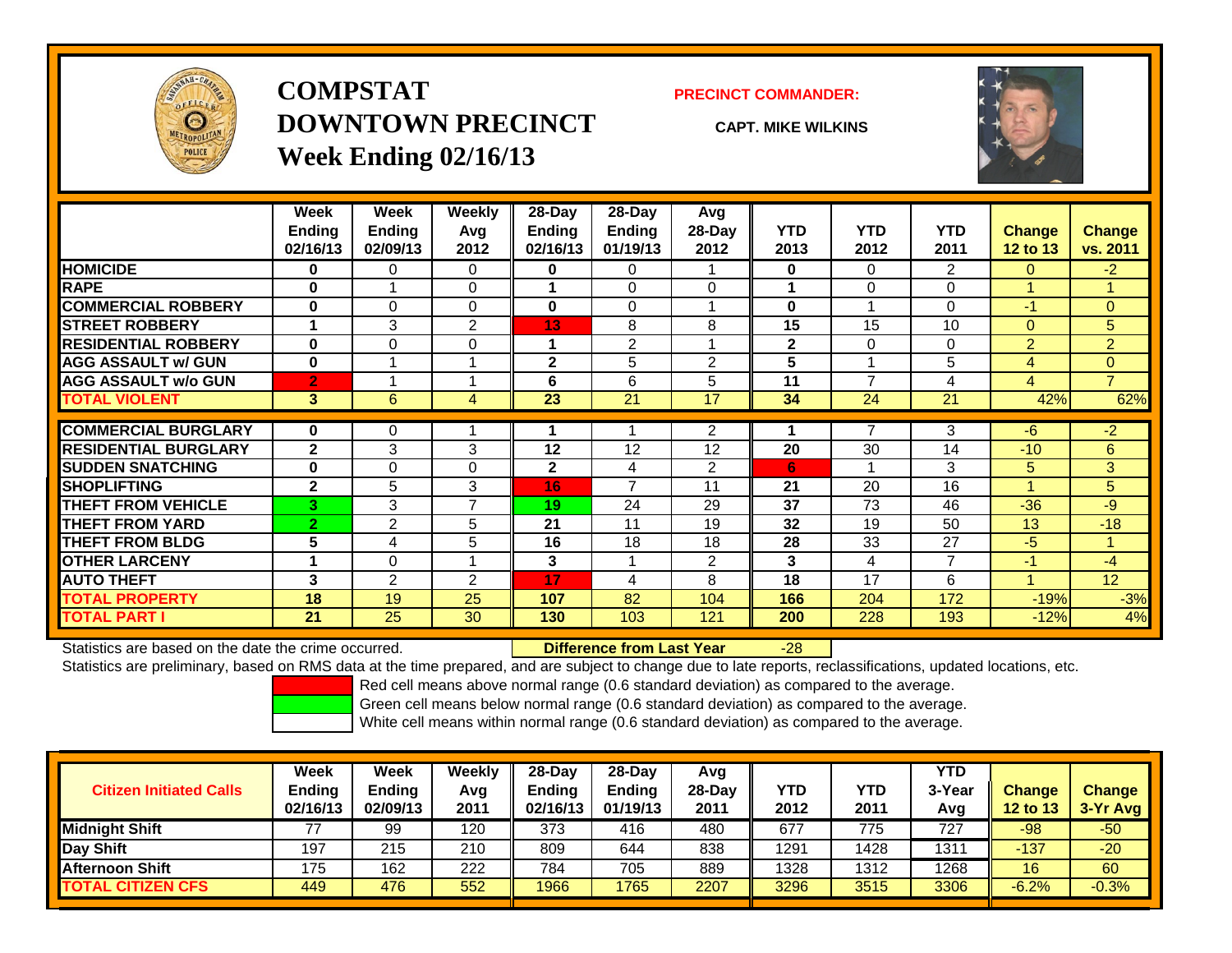

# **COMPSTATCENTRAL PRECINCT CAPT. DEVONN ADAMSWeek Ending 02/16/13**

**PRECINCT COMMANDER:**



|                             | Week<br><b>Ending</b><br>02/16/13 | Week<br><b>Ending</b><br>02/09/13 | <b>Weekly</b><br>Avg<br>2012 | $28$ -Day<br>Endina<br>02/16/13 | $28$ -Day<br><b>Endina</b><br>01/19/13 | Avg<br>28-Day<br>2012 | <b>YTD</b><br>2013       | <b>YTD</b><br>2012 | <b>YTD</b><br>2011 | <b>Change</b><br>12 to 13 | Change<br>vs. 2011 |
|-----------------------------|-----------------------------------|-----------------------------------|------------------------------|---------------------------------|----------------------------------------|-----------------------|--------------------------|--------------------|--------------------|---------------------------|--------------------|
| <b>HOMICIDE</b>             | 0                                 | 0                                 | 0                            | 0                               | 0                                      |                       | $\bf{0}$                 | 2                  | 0                  | $-2$                      | 0                  |
| <b>RAPE</b>                 | 0                                 | 0                                 | $\Omega$                     | $\bf{0}$                        | 2                                      | $\Omega$              |                          | $\Omega$           | 2                  |                           | -1                 |
| <b>COMMERCIAL ROBBERY</b>   | $\bf{0}$                          | 0                                 | $\Omega$                     | $\bf{0}$                        | $\overline{2}$                         | $\overline{2}$        | $\mathbf{2}$             | 3                  | 2                  | $-1$                      | $\overline{0}$     |
| <b>STREET ROBBERY</b>       | 1                                 |                                   | $\overline{2}$               | 5                               | 5                                      | $\overline{ }$        | 9                        | 12                 | 18                 | $-3$                      | $-9$               |
| <b>RESIDENTIAL ROBBERY</b>  | $\bf{0}$                          | $\Omega$                          | 0                            |                                 |                                        | $\Omega$              |                          | 0                  | $\Omega$           |                           |                    |
| <b>AGG ASSAULT w/ GUN</b>   |                                   | 0                                 |                              | 3                               | 5                                      | 4                     | $\overline{\phantom{a}}$ | 5                  | 5                  | 2                         | $\overline{2}$     |
| <b>AGG ASSAULT w/o GUN</b>  |                                   | 3                                 |                              | 8                               | 5                                      | 3                     | 11                       | 5                  | 4                  | 6                         | $\overline{7}$     |
| <b>TOTAL VIOLENT</b>        | 3                                 | 4                                 | 4                            | 17                              | 20                                     | 16                    | 31                       | 27                 | 31                 | 15%                       | 0%                 |
| <b>COMMERCIAL BURGLARY</b>  |                                   |                                   |                              | $\mathbf{2}$                    | 2                                      |                       | 3                        | 8                  | 19                 | $-5$                      | $-16$              |
|                             |                                   |                                   |                              |                                 |                                        | 4                     |                          |                    |                    |                           |                    |
| <b>RESIDENTIAL BURGLARY</b> | 8                                 | 9                                 | 10                           | 32                              | 32                                     | 39                    | 56                       | 52                 | 50                 | 4                         | 6                  |
| <b>SUDDEN SNATCHING</b>     | 0                                 |                                   | $\mathbf 0$                  | 3                               |                                        |                       | 3                        | 3                  | 3                  | $\mathbf{0}$              | $\overline{0}$     |
| <b>SHOPLIFTING</b>          |                                   | 3                                 |                              | 9                               | 8                                      | 4                     | 13                       | 5                  | 11                 | 8                         | $\overline{2}$     |
| <b>THEFT FROM VEHICLE</b>   | $\overline{2}$                    | 6                                 | 9                            | 23                              | 34                                     | 35                    | 52                       | 68                 | 47                 | $-16$                     | 5                  |
| <b>THEFT FROM YARD</b>      | $\overline{2}$                    | 5                                 | 5                            | 11                              | 11                                     | 20                    | 21                       | 35                 | 64                 | $-14$                     | $-43$              |
| <b>THEFT FROM BLDG</b>      | 3                                 | 7                                 | 3                            | 17                              | 10                                     | 12                    | 25                       | 31                 | 38                 | $-6$                      | $-13$              |
| <b>OTHER LARCENY</b>        | 0                                 |                                   | 0                            |                                 | $\overline{2}$                         | 1                     | $\overline{2}$           | $\overline{2}$     | 6                  | $\mathbf{0}$              | $-4$               |
| <b>AUTO THEFT</b>           | 3                                 | 3                                 | 3                            | 14                              | 11                                     | 12                    | 21                       | 18                 | 18                 | 3                         | 3                  |
| <b>TOTAL PROPERTY</b>       | 20                                | 36                                | 32                           | 112                             | 111                                    | 128                   | 196                      | 222                | 256                | $-12%$                    | $-23%$             |
| <b>TOTAL PART I</b>         | 23                                | 40                                | 36                           | 129                             | 131                                    | 145                   | 227                      | 249                | 287                | $-9%$                     | $-21%$             |

Statistics are based on the date the crime occurred. **Difference from Last Year** 

-22

Statistics are preliminary, based on RMS data at the time prepared, and are subject to change due to late reports, reclassifications, updated locations, etc.

Red cell means above normal range (0.6 standard deviation) as compared to the average.

Green cell means below normal range (0.6 standard deviation) as compared to the average.

|                                | Week          | Week     | Weekly | $28-Dav$      | 28-Day        | Avg      |            |            | <b>YTD</b> |          |               |
|--------------------------------|---------------|----------|--------|---------------|---------------|----------|------------|------------|------------|----------|---------------|
| <b>Citizen Initiated Calls</b> | <b>Ending</b> | Ending   | Avg    | <b>Ending</b> | <b>Ending</b> | $28-Day$ | <b>YTD</b> | <b>YTD</b> | 3-Year     | Change   | <b>Change</b> |
|                                | 02/16/13      | 02/09/13 | 2011   | 02/16/13      | 01/19/13      | 2011     | 2012       | 2011       | Avg        | 12 to 13 | $3-Yr$ Avg    |
| <b>Midnight Shift</b>          | 118           | 113      | 116    | 418           | 396           | 463      | 710        | 780        | 726        | $-70$    | $-16$         |
| Day Shift                      | 232           | 242      | 269    | 964           | 881           | 1078     | 1569       | '785       | 1547       | $-216$   | 22            |
| <b>Afternoon Shift</b>         | 263           | 267      | 291    | 1008          | 937           | 1163     | 1693       | 1780       | 1729       | $-87$    | $-36$         |
| <b>TOTAL CITIZEN CFS</b>       | 613           | 622      | 676    | 2390          | 2214          | 2704     | 3972       | 4345       | 4003       | $-8.6%$  | $-0.8%$       |
|                                |               |          |        |               |               |          |            |            |            |          |               |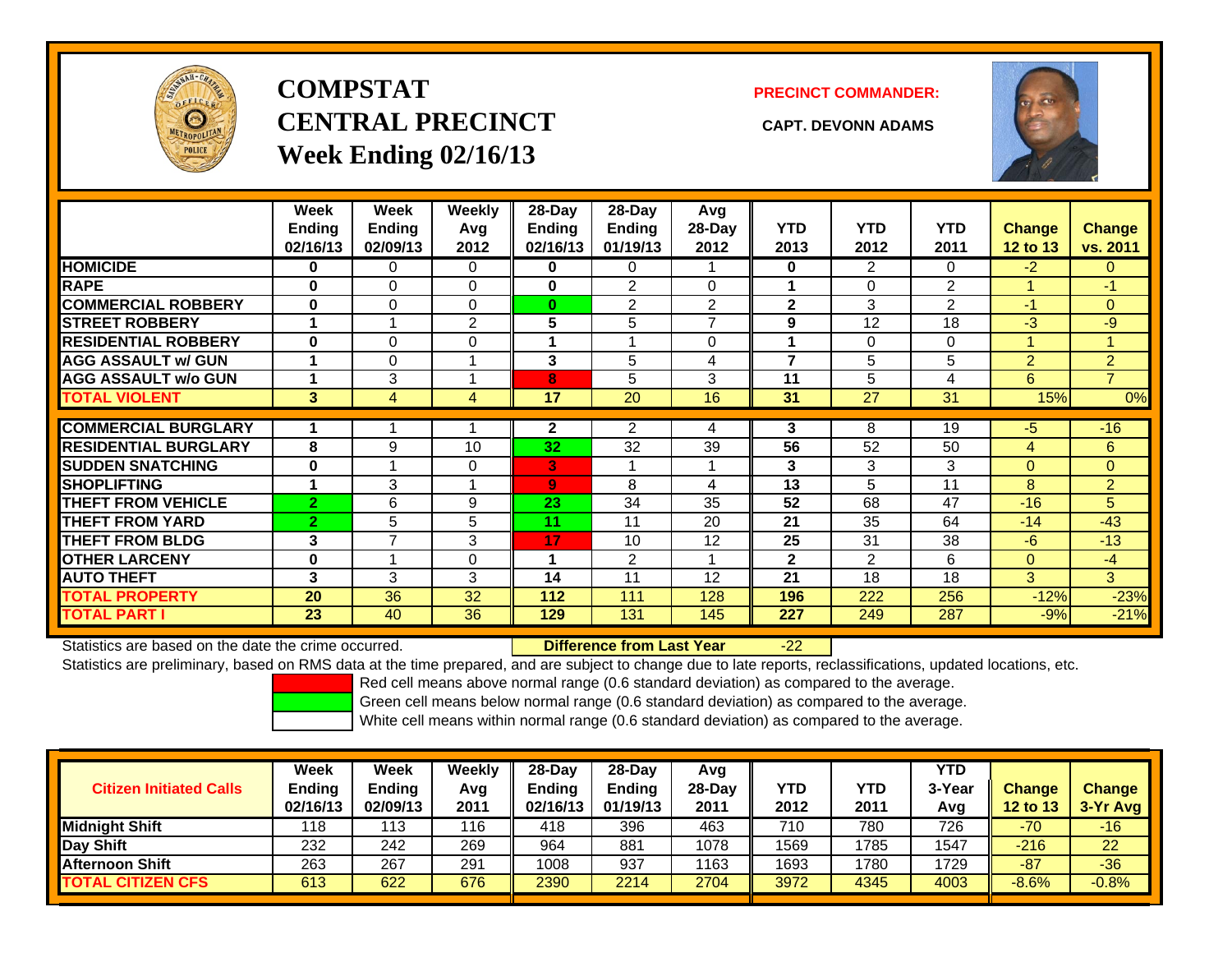

**COMPSTATSOUTHSIDE PRECINCT CAPT. DEAN FAGERSTROMWeek Ending 02/16/13**

## **PRECINCT COMMANDER:**



|                             | Week<br>Ending<br>02/16/13 | Week<br>Ending<br>02/09/13 | <b>Weekly</b><br>Avq<br>2012 | 28-Day<br>Ending<br>02/16/13 | $28-Day$<br><b>Ending</b><br>01/19/13 | Avg<br>$28-Day$<br>2012 | <b>YTD</b><br>2013 | <b>YTD</b><br>2012 | <b>YTD</b><br>2011 | <b>Change</b><br>12 to 13 | <b>Change</b><br>vs. 2011 |
|-----------------------------|----------------------------|----------------------------|------------------------------|------------------------------|---------------------------------------|-------------------------|--------------------|--------------------|--------------------|---------------------------|---------------------------|
| <b>HOMICIDE</b>             | 0                          | 0                          | 0                            | 2.                           | $\Omega$                              | 0                       | $\mathbf{2}$       | $\Omega$           | 3                  | $\overline{2}$            | -1.                       |
| <b>RAPE</b>                 | $\bf{0}$                   | $\Omega$                   | $\mathbf 0$                  |                              | $\Omega$                              | $\Omega$                |                    |                    |                    | $\Omega$                  | $\Omega$                  |
| <b>COMMERCIAL ROBBERY</b>   | $\bf{0}$                   | 0                          |                              | $\bf{0}$                     |                                       | 3                       |                    | 4                  | $\overline{2}$     | $-3$                      | $-1$                      |
| <b>STREET ROBBERY</b>       | $\bf{0}$                   | 0                          |                              | 0                            | 3                                     | 4                       |                    | 3                  | 7                  | $-2$                      | $-6$                      |
| <b>RESIDENTIAL ROBBERY</b>  | $\bf{0}$                   |                            | $\Omega$                     |                              | 0                                     |                         |                    |                    | 2                  | $\mathbf{0}$              | $-1$                      |
| <b>AGG ASSAULT w/ GUN</b>   | $\bf{0}$                   | 4                          | $\Omega$                     | $\mathbf{2}$                 |                                       |                         | 3                  | 2                  |                    |                           | $\overline{2}$            |
| <b>AGG ASSAULT w/o GUN</b>  | 3                          | 2                          |                              | 6                            | 2                                     | 2                       | 8                  |                    |                    | 7                         | $\overline{7}$            |
| <b>TOTAL VIOLENT</b>        | $\mathbf{3}$               | 4                          | 3                            | 12                           | $\overline{7}$                        | 12                      | 17                 | 12                 | 17                 | 42%                       | 0%                        |
|                             |                            |                            |                              |                              |                                       |                         |                    |                    |                    |                           |                           |
| <b>COMMERCIAL BURGLARY</b>  | 0                          | 0                          |                              |                              | 3                                     | 6                       | 4                  | 19                 | 5                  | $-15$                     | -1                        |
| <b>RESIDENTIAL BURGLARY</b> | $\overline{7}$             | 9                          | 8                            | 29                           | 39                                    | 31                      | 56                 | 53                 | 45                 | 3                         | 11                        |
| <b>SUDDEN SNATCHING</b>     | $\bf{0}$                   | 0                          | $\Omega$                     | 0                            | $\Omega$                              |                         | 0                  | 2                  | 0                  | -2                        | $\Omega$                  |
| <b>SHOPLIFTING</b>          | 18                         | 10                         | 14                           | 52                           | 46                                    | 57                      | 77                 | 102                | 105                | $-25$                     | $-28$                     |
| <b>THEFT FROM VEHICLE</b>   | $\overline{2}$             | 3                          | 8                            | 27                           | 61                                    | 33                      | 78                 | 40                 | 27                 | 38                        | 51                        |
| <b>THEFT FROM YARD</b>      |                            |                            | 3                            | 6                            | 10                                    | 13                      | 14                 | 38                 | 20                 | $-24$                     | $-6$                      |
| <b>THEFT FROM BLDG</b>      | 4                          | 3                          | 5                            | 15                           | 12                                    | 19                      | 24                 | 33                 | 32                 | $-9$                      | -8                        |
| <b>OTHER LARCENY</b>        | 1                          | 2                          | $\mathbf 0$                  | 4                            | 4                                     | $\overline{2}$          | 5                  | 4                  | 0                  | и                         | 5                         |
| <b>AUTO THEFT</b>           | $\mathbf{2}$               | 3                          | 3                            | 12                           | 12                                    | 13                      | 20                 | 16                 | 9                  | 4                         | 11                        |
| <b>TOTAL PROPERTY</b>       | 35                         | 31                         | 43                           | 146                          | 184                                   | 173                     | 278                | 307                | 243                | $-9%$                     | 14%                       |
| <b>TOTAL PART I</b>         | 38                         | 35                         | 46                           | 158                          | 191                                   | 185                     | 295                | 319                | 260                | $-8%$                     | 13%                       |

Statistics are based on the date the crime occurred. **Difference from Last Year** 

### r -24

Statistics are preliminary, based on RMS data at the time prepared, and are subject to change due to late reports, reclassifications, updated locations, etc.

Red cell means above normal range (0.6 standard deviation) as compared to the average.

Green cell means below normal range (0.6 standard deviation) as compared to the average.

| <b>Citizen Initiated Calls</b> | Week<br><b>Ending</b><br>02/16/13 | Week<br>Ending<br>02/09/13 | Weekly<br>Avg<br>2011 | $28-Day$<br><b>Ending</b><br>02/16/13 | $28-Day$<br><b>Ending</b><br>01/19/13 | Avg<br>28-Dav<br>2011 | YTD<br>2012 | <b>YTD</b><br>2011 | <b>YTD</b><br>3-Year<br>Avg | <b>Change</b><br>12 to 13 | <b>Change</b><br>$3-Yr$ Avg |
|--------------------------------|-----------------------------------|----------------------------|-----------------------|---------------------------------------|---------------------------------------|-----------------------|-------------|--------------------|-----------------------------|---------------------------|-----------------------------|
| <b>Midnight Shift</b>          | 78                                | 76                         | 91                    | 282                                   | 357                                   | 363                   | 517         | 579                | 560                         | $-62$                     | $-43$                       |
| Day Shift                      | 245                               | 226                        | 239                   | 896                                   | 935                                   | 956                   | 1490        | 1675               | 1547                        | $-185$                    | $-57$                       |
| <b>Afternoon Shift</b>         | 245                               | 199                        | 253                   | 905                                   | 937                                   | 1012                  | 1514        | 1602               | 1506                        | $-88$                     |                             |
| <b>TOTAL CITIZEN CFS</b>       | 568                               | 501                        | 583                   | 2083                                  | 2229                                  | 2330                  | 3521        | 3856               | 3613                        | $-8.7%$                   | $-2.5%$                     |